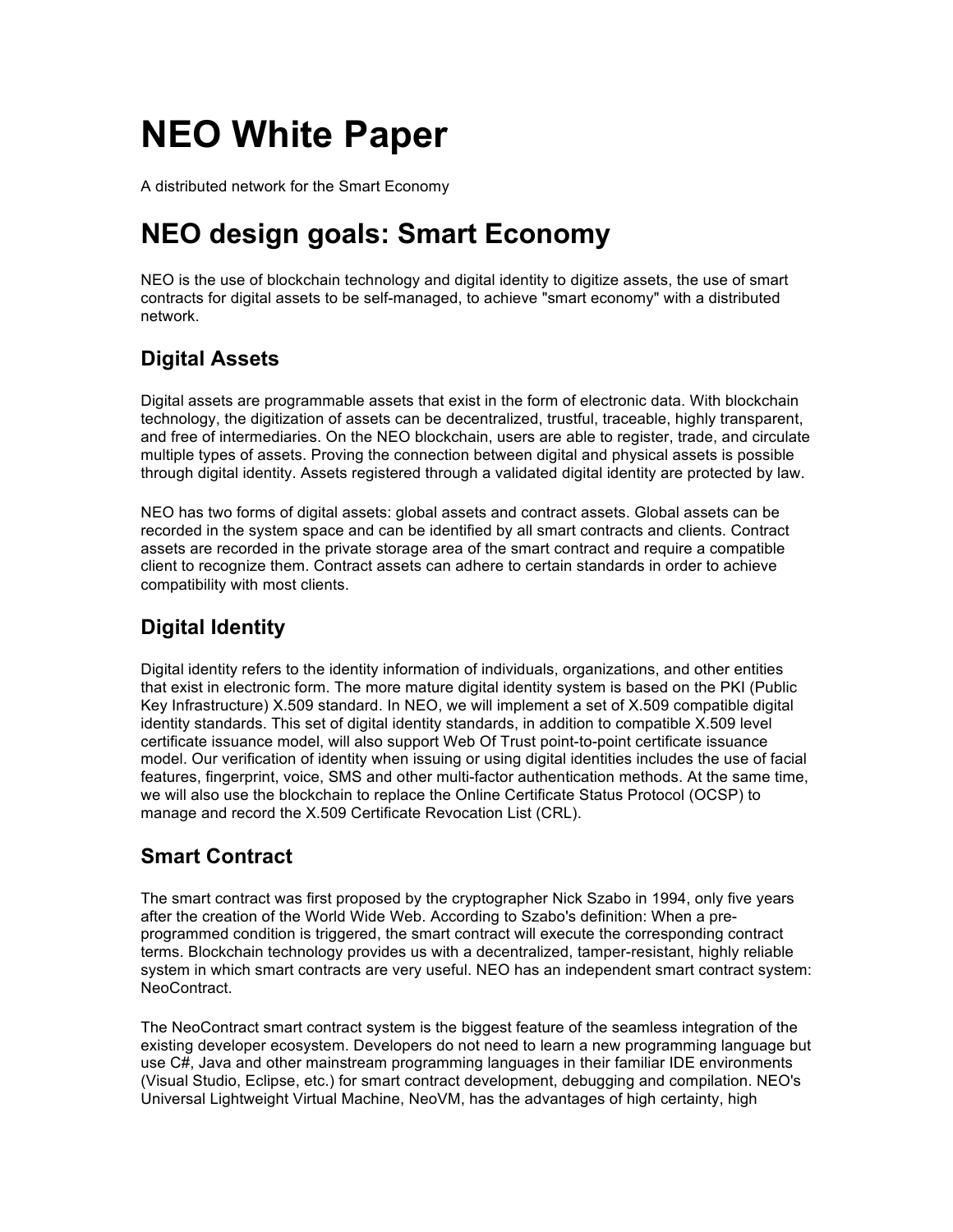concurrency, and high scalability. The NeoContract smart contract system will allow millions of developers around the world to quickly carry out the development of smart contracts. NeoContract will have a separate white paper describing the implementation details.

## **Application and Ecosystem**

Ecosystem is the vitality of the open source community. In order to achieve the goal of an intelligent economic network, NEO will be committed to the development of its ecosystem, providing mature development tools, improving development of documents, organizing education and training activities, and providing financial support. We plan to support the following NEObased applications and ecology and to reward improvements to the design of the experience:

### **Node Program**

- A fully functioning Full node PC program
- A light node PC program with a better user experience
- Web / Android / iOS clients that do not need to synchronize with the blockchain
- Hardware wallet

### **Blockchain Explorer**

### **SDK Development Kit**

• Support Java / Kotlin, .NET C # / VB, JavaScript / Typescript, Python, Go

### **Smart Contract Compiler and IDE Plugin**

- C# / VB.Net / F#, Visual Studio
- Java / Kotlin, Eclipse
- C / C++ / GO
- JavaScript / TypeScript
- Python / Ruby

### **Decentralized Applications**

- Smart fund
- AI-assisted legal smart contract
- Social networking
- Automated tokens liquidity providers
- Decentralized exchange
- Secure communication protocol
- Data exchange market
- Intellectual property trading market
- Prediction market
- Advertising market
- Hashpower market
- NeoGas market

## **NEO Management Model**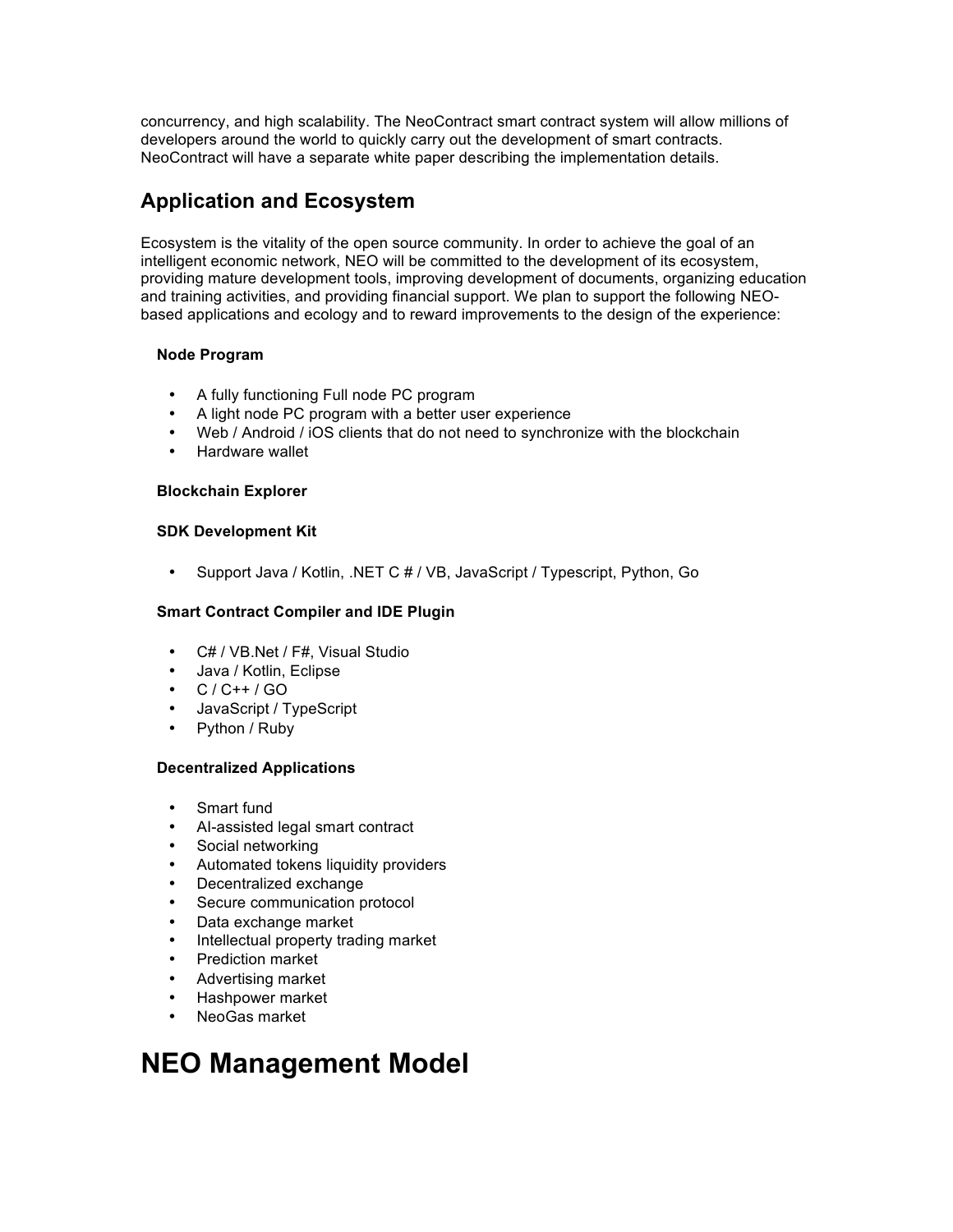## **Economic Model**

NEO has two native tokens, NEO (abbreviated symbol NEO) and NeoGas (abbreviated symbol GAS).

NEO, with a total of 100 million tokens, represents the right to manage the network. Management rights include voting for bookkeeping, NEO network parameter changes, and so on. The minimum unit of NEO is 1 and tokens cannot be subdivided.

GAS is the fuel token for the realization of NEO network resource control, with a maximum total limit of 100 million. The NEO network charges for the operation and storage of tokens and smart contracts, thereby creating economic incentives for bookkeepers and preventing the abuse of resources. The minimum unit of GAS is 0.00000001.

In the genesis block of the NEO network, 100 million NEOs are generated, GAS has not yet been generated. 100 million GAS, corresponding to the 100 million NEO, will be generated through a decay algorithm in about 22 years time to address holding NEO. If NEO is transferred to a new address, the subsequent GAS generated will be credited to the new address.

The NEO network will set a threshold by voting to exempt GAS from a certain amount of transfer transactions and smart contract operations to enhance the user experience. When a large amount of spam transactions occur, NeoID can be used to prioritize transactions and smart contracts with qualified identities. Transactions and smart contracts with no qualifying digital identities can get priority by paying GAS.

## **Distribution Mechanism**

NEO distribution:

NEO's 100 million tokens is divided into two portions. The first portion is 50 million tokens distributed proportionally to supporters of NEO during the crowdfunding. This portion has been distributed.

The second portion is 50 million NEO managed by the NEO Council to support NEO's long-term development, operation and maintenance and ecosystem. The NEO in this portion has a lockout period of 1 year and is unlocked only after October 16, 2017. This portion will not enter the exchanges and is only for long-term support of NEO projects. The plans for it are as below:

 10 million tokens (10% total) will be used to motivate NEO developers and members of the NEO Council

10 million tokens (10% total) will be used to motivate developers in the NEO ecosystem

 15 million tokens (15% total) will be used to cross-invest in other block-chain projects, which are owned by the NEO Council and are used only for NEO projects

15 million (15% total) will be retained as contingency

The annual use of NEO in principle shall not exceed 15 million tokens

GAS distribution: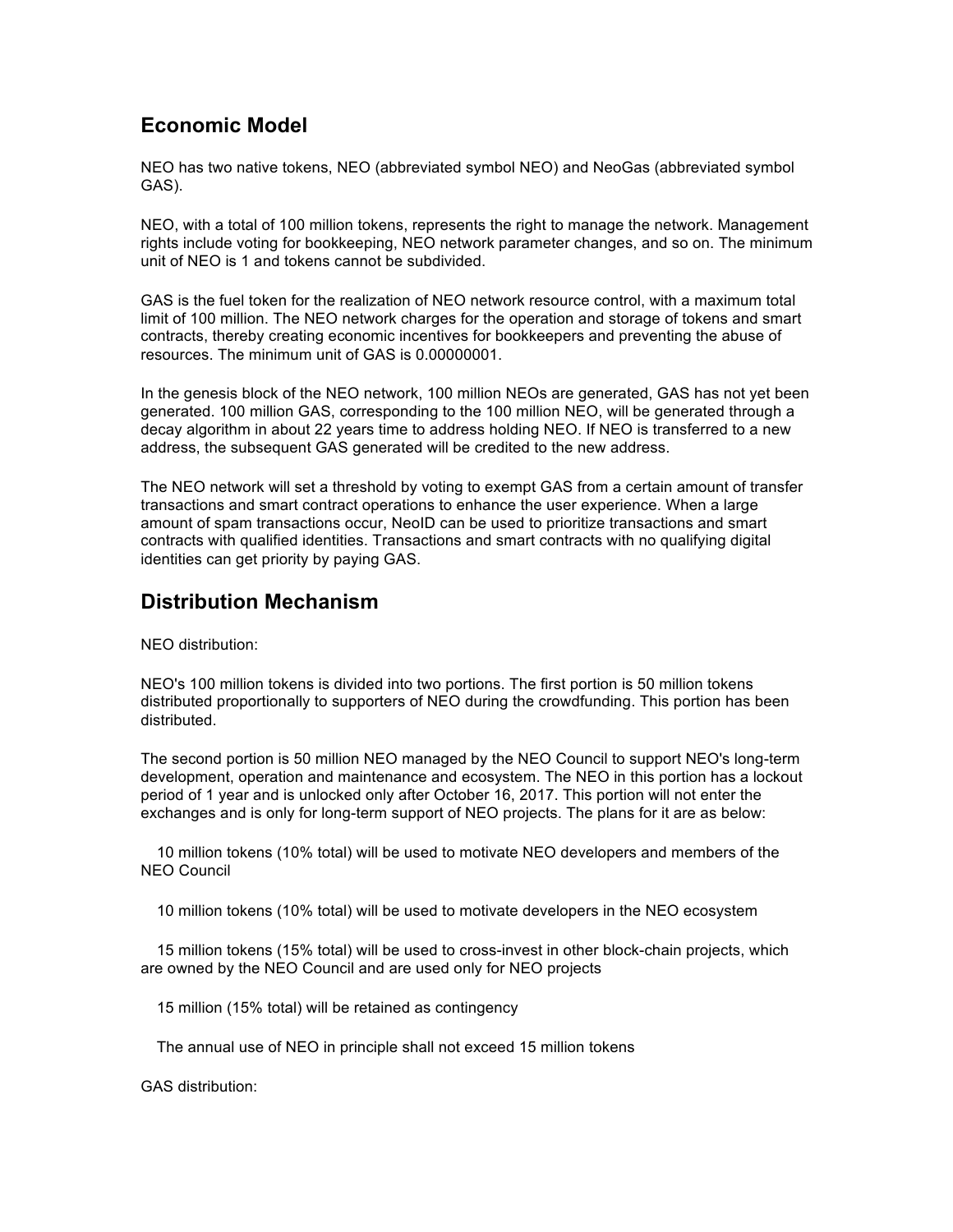GAS is generated with each new block. The initial total amount of GAS is zero. With the increasing rate of new block generation, the total limit of 100 million GAS will be achieved in about 22 years. The interval between each block is about 15-20 seconds, and 2 million blocks are generated in about one year.

Each year around 2 million blocks will be generated and the initial generation will be 8 GAS per block. There will be an annual reduction of 1 GAS per block, per year, to coincide with the passing of every 2 million blocks. The reduction will continue down to just 1 GAS per block and will be held at that rate for around 22 years. After the 44 millionth block the total GAS generated will have reached 100 million and from this point there will be no further generation of GAS from new blocks.

According to this release curve, 16% of the GAS will be created in the first year, 52% of the GAS will be created in the first four years, and 80% of the GAS will be created in the first 12 years. These GAS will be distributed proportionally in accordance with the NEO holding ratio, recorded in the corresponding addresses. NEO holders can initiate a claim transaction at any time and claim these GAS tokens at their holding addresses.

### **Governance mechanism**

Chain governance: NEO token holders are the network owners and managers, managing the network through voting in the network, using the GAS generated from NEO to utilize the functions in the network. NEO tokens can be transferred.

Off-chain governance: NEO Council consists of the founding members of the NEO project, under which the management committee, technical committee and the secretariat, respectively, are responsible for strategic decision-making, technical decision-making and specific implementation. The NEO Council is responsible to the NEO community for the promotion and development of NEO ecosystem as its primary objective.

## **NEO technology implementation**

## **Consensus mechanism: dBFT**

The dBFT is called the Delegated Byzantine Fault Tolerant, a Byzantine fault-tolerant consensus mechanism that enables large-scale participation in consensus through proxy voting. The holder of the NEO token can, by voting, pick the bookkeeper it supports. The selected group of bookkeepers, through BFT algorithm, reach a consensus and generate new blocks. Voting in the NEO network continues in real time, rather than in accordance with a fixed term.

The dBFT provides fault tolerance of  $f = \frac{1}{n-1}$  / 3  $\frac{1}{1}$  for a consensus system consisting of n consensus nodes. This fault tolerance also includes both security and availability, resistant to general and Byzantine failures, and is suitable for any network environment. dBFT has good finality, meaning that once confirmations are final, the block can not be bifurcated, and the transaction will not be revoked or rolled back.

In the NEO dBFT consensus mechanism, taking about 15 to 20 seconds to generate a block, the transaction throughput is measured up to about 1,000TPS, which is excellent performance among the public chains. Through appropriate optimization, there is potential to reach 10,000TPS, allowing it to support large-scale commercial applications.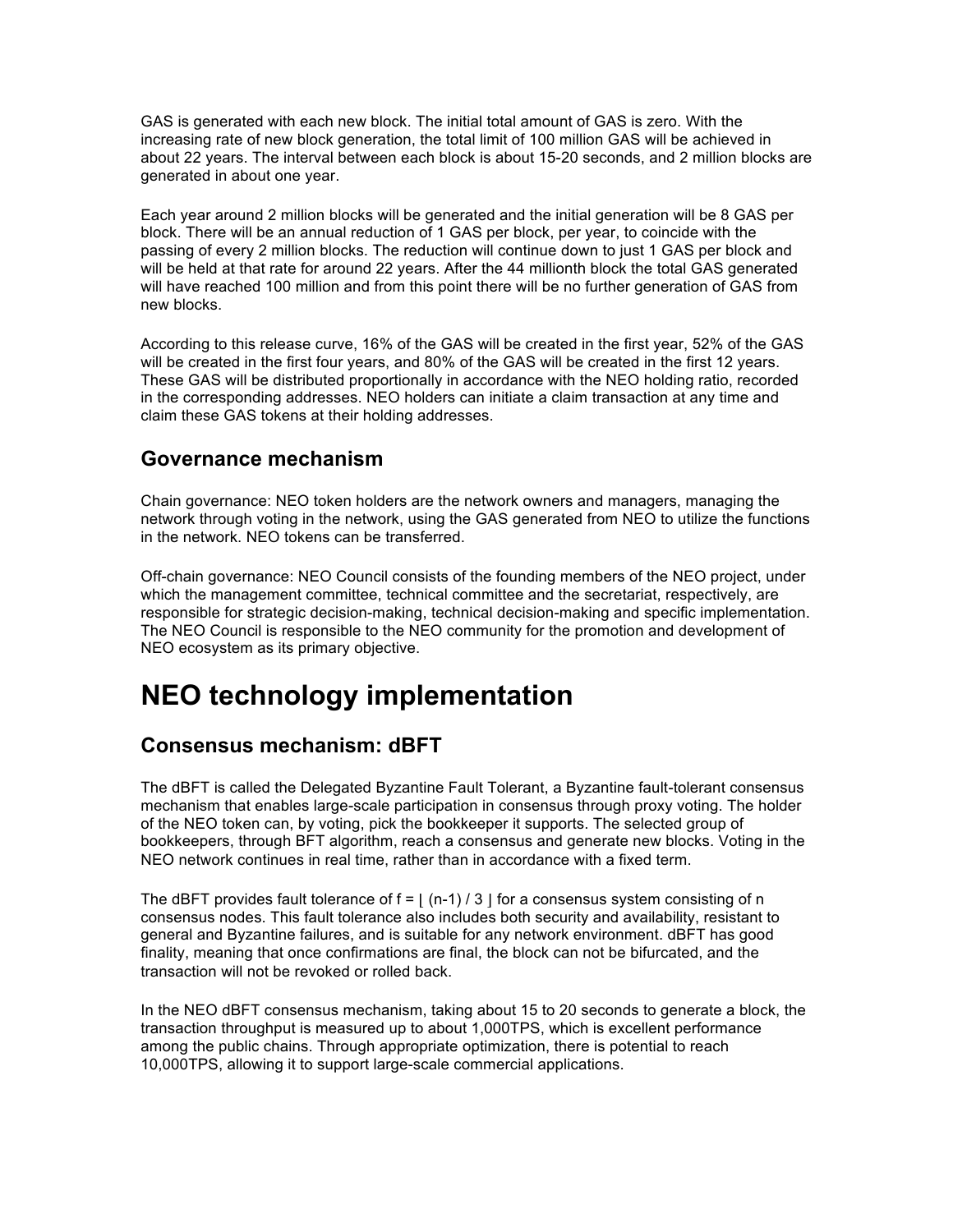The dBFT combines digital identity technology, meaning the bookkeepers can be a real name of the individual or institution. Thus, it is possible to freeze, revoke, inherit, retrieve, and ownership transfer due to judicial decisons on them. This facilitates the registration of compliant financial assets in the NEO network. The NEO network plans to support such operations when necessary.

### **Smart contract system: NeoContract**

NEO's smart contract system consists of three parts:

#### **NeoVM - Universal Block Chain Virtual Machine:**

NeoVM is a lightweight, general-purpose virtual machine whose architecture is very close to the JVM and .NET Runtime, similar to a virtual CPU that reads and executes instructions in the contract in sequence, performs process control based on the functionality of the instruction operations, logic operations and so on. It has a good start-up speed and versatility, is very suitable for small programs such as smart contracts, can also be ported to non-blockchain systems, or integrated with the IDE to provide an optimal development experience. NeoVM's functionality can be extended, like introducing a JIT (real-time compiler) mechanism, thereby enhancing the efficiency of the implementation.

#### **InteropService - Interoperable Services:**

Used to load the blockchain ledger, digital assets, digital identity, persistent storage area, NeoFS, and other underlying services. They are like virtual machines that are provided for virtual machines, enabling smart contracts to access these services at run time to achieve some advanced functionality. Through this low-coupling design, **NeoVM can be ported to any blockchain or even non-blockchain system used, increasing the utility of the smart contracts.**

#### **DevPack - Compiler and IDE plugin:**

DevPack includes the high-level language compiler and the IDE plug-in. Because NeoVM's architecture is very similar to JVM and .NET Runtime, the compilers in DevPack can compile Java byte code and .NET MSIL into NeoVM's instruction set. Java / Kotlin, C# developers do not need to learn new languages and will be able to immediately start developing smart contracts in VS, Eclipse and other familiar IDE environments. **This greatly reduces the learning curve for developing smart contracts, allowing us to easily build a vibrant community around NeoContract.**

NeoContract can create a smart contract call tree through static analysis before running a smart contract. **Through the deterministic call tree, the NEO node can dynamically fragment the smart contract to achieve theoretically unlimited expansion**, which overcomes the "jamming effect" caused by the static fragmentation of other block chain systems.

### **Cross-chain interoperability agreement: NeoX**

NeoX is a protocol that implements cross-chain interoperability. NeoX is divided into two parts: "cross-chain assets exchange protocol" and "cross-chain distributed transaction protocol."

#### **Cross-chain assets exchange agreement:**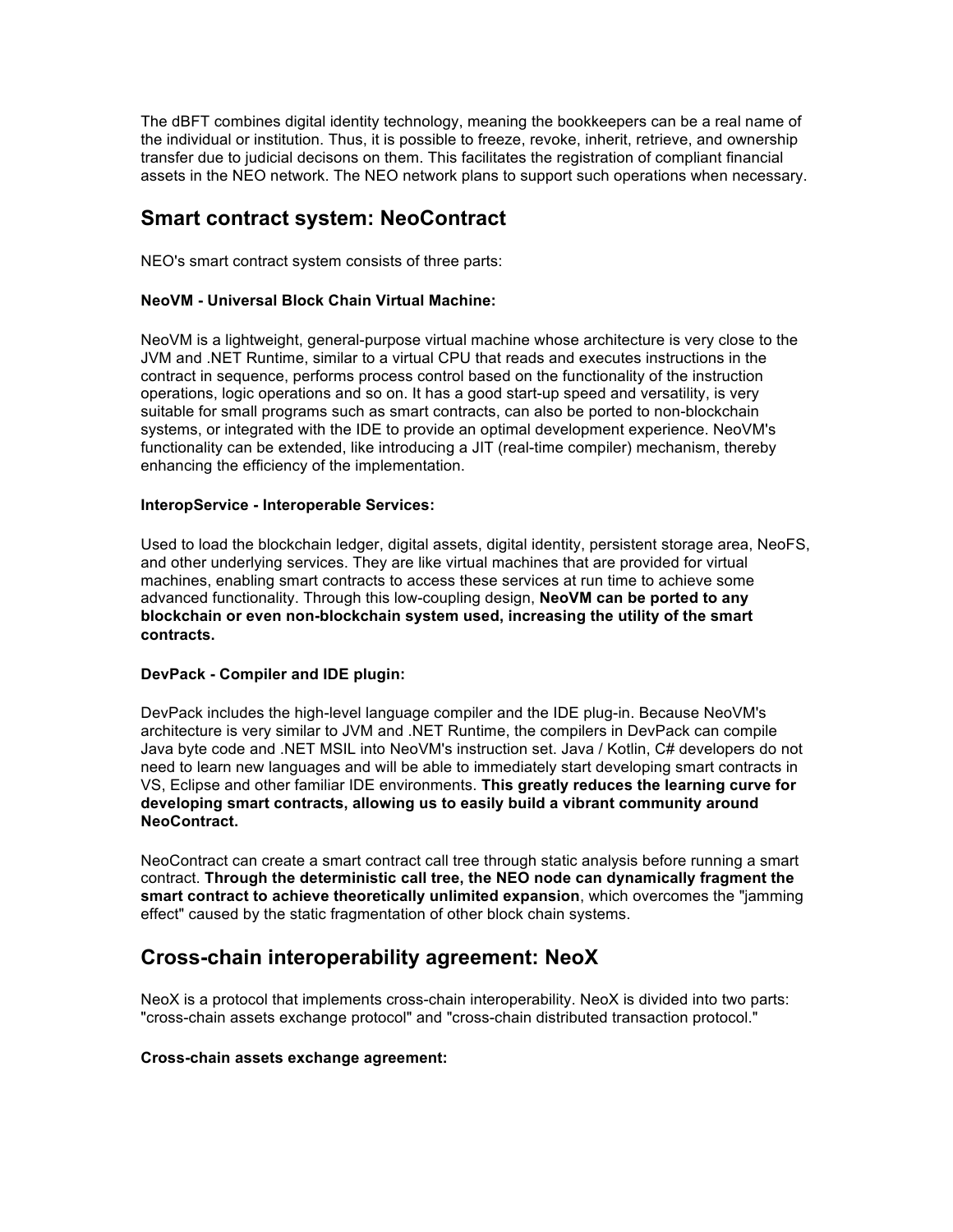NeoX has been extended on existing double-stranded atomic assets exchange protocols to allow multiple participants to exchange assets across different chains and to ensure that all steps in the entire transaction process succeed or fail together. In order to achieve this function, we need to use NeoContract function to create a contract account for each participant. If other blockchains are not compatible with NeoContract, they can be compatible with NeoX as long as they can provide simple smart contract functionality.

### **Cross-chain distributed transaction protocol:**

Cross-chain distributed transactions mean that multiple steps of a transaction are scattered across different blockchains and that the consistency of the entire transaction is ensured. This is an extension of cross-chain assets exchange, extending the behavior of assets exchange into arbitrary behavior. In layman's terms, NeoX makes it possible for cross-chain smart contracts where a smart contract can perform different parts on multiple chains, either succeeding or reverting as a whole. This gives excellent possibilities for cross-chain collaborations and we are exploring cross-chain smart contract application scenarios.

## **Distributed Storage Protocol: NeoFS**

NeoFS is a distributed storage protocol that utilizes Distributed Hash Table (DHT) technology. NeoFS indexes the data through file content (Hash) rather than file path (URI). Large files will be divided into fixed-size data blocks that are distributed and stored in many different nodes.

The main problem with this type of system is the need to find a balance between redundancy and reliability. NeoFS plans to solve this contradiction by means of token incentives and the establishment of backbone nodes. Users can choose the reliability requirements of the file. Files with low reliability requirements can be stored and accessed for free or almost free. Stable and reliable services for files with high reliability requirement will be provided by backbone nodes.

NeoFS will serve as one of the InteropService interoperability services under the NeoContract system, enabling smart contracts to store large files on the blockchain and set access for those files. In addition, NeoFS can be combined with digital identity so that digital certificates used by digital identities can be assigned, sent, and revoked without a central server to manage them. In the future, the old block data can be stored in NeoFS, so that most of the full nodes can release the old data for better scalability and at the same time, ensure the integrity of historical data.

## **Anti-quantum cryptography mechanism: NeoQS**

The emergence of quantum computers poses a major challenge to RSA and ECC-based cryptographic mechanisms. Quantum computers can solve the large number of decomposition problems (which RSA relies on) and the elliptic curve discrete logarithm (which ECC relies on) in a very short time. NeoQS (Quantum Safe) is a lattice-based cryptographic mechanism. At present, quantum computers do not have the ability to quickly solve the Shortest Vector Problem (SVP) and the Closest Vector Problem (CVP), which is considered to be the most reliable algorithm for resisting quantum computers.

## **Summary**

NEO is a distributed network that combines digital assets, digital identities and smart contracts. The NEO system will use DBFT, NeoX, NeoFS, NeoQS and many other original technologies, as the infrastructure for the intelligent economy of the future.